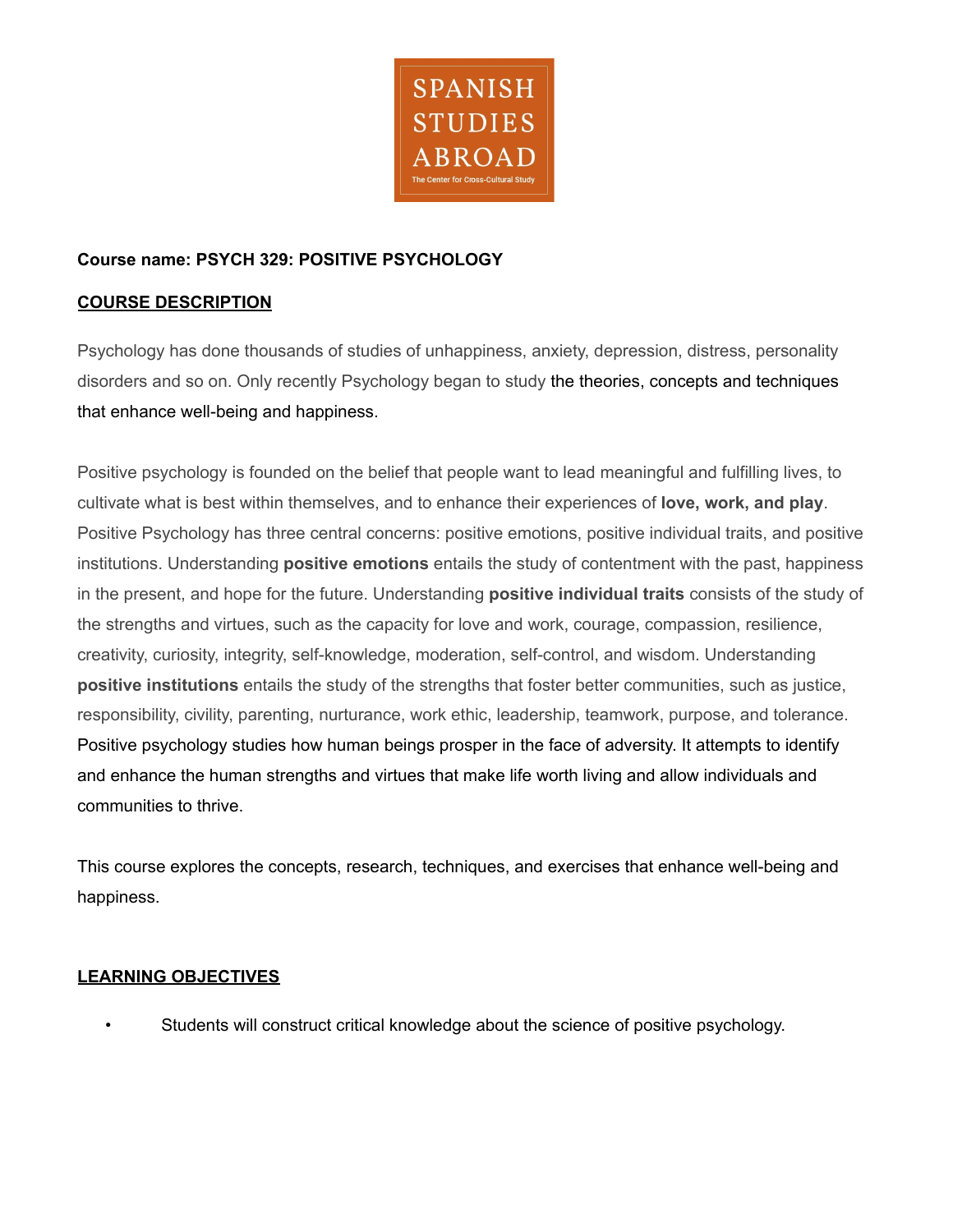

- Students will develop an understanding of the 6 dimensions of happiness/subjective well-being (Courage, Justice, Humanity, Temperance, Transcendence and Wisdom) and the 24 strengths.
- Students will become familiar with the empirical measurements and tools used in positive psychology and will be able to apply to themselves and others and interpret the scores.
- Hands-on experience with many of key concepts in positive psychology.
- A solid sense of how to distinguish between science and intuition on a topic about which most people have a strong intuitive basis.
- A toolkit for putting scientific findings and theories into real-world practice.

### **COURSE PREREQUISITES**

As an introductory course, there are no specific pre-requisites. A student does not have to have previously studied psychology. The course requires an enthusiasm and disposition to study and complete projects at the university level. This usually guarantees success for the achievement of the course objectives.

#### **METHODOLOGY**

- The methodology is based on the constructivist model; we will begin to work based on your previous ideas about the topic, we will debate and connect ideas with our own experience in order to achieve meaningful knowledge.
- Most of the work will be done during the classes; however, you will have to read and do some exercises at home, especially to prepare your final project (Project-based learning). I will explain it in detail during the classes.
- Participation is essential. You are the one who constructs your knowledge! I will give you lot of information and guide you in this process, but in the end what you learn will depend on your implication.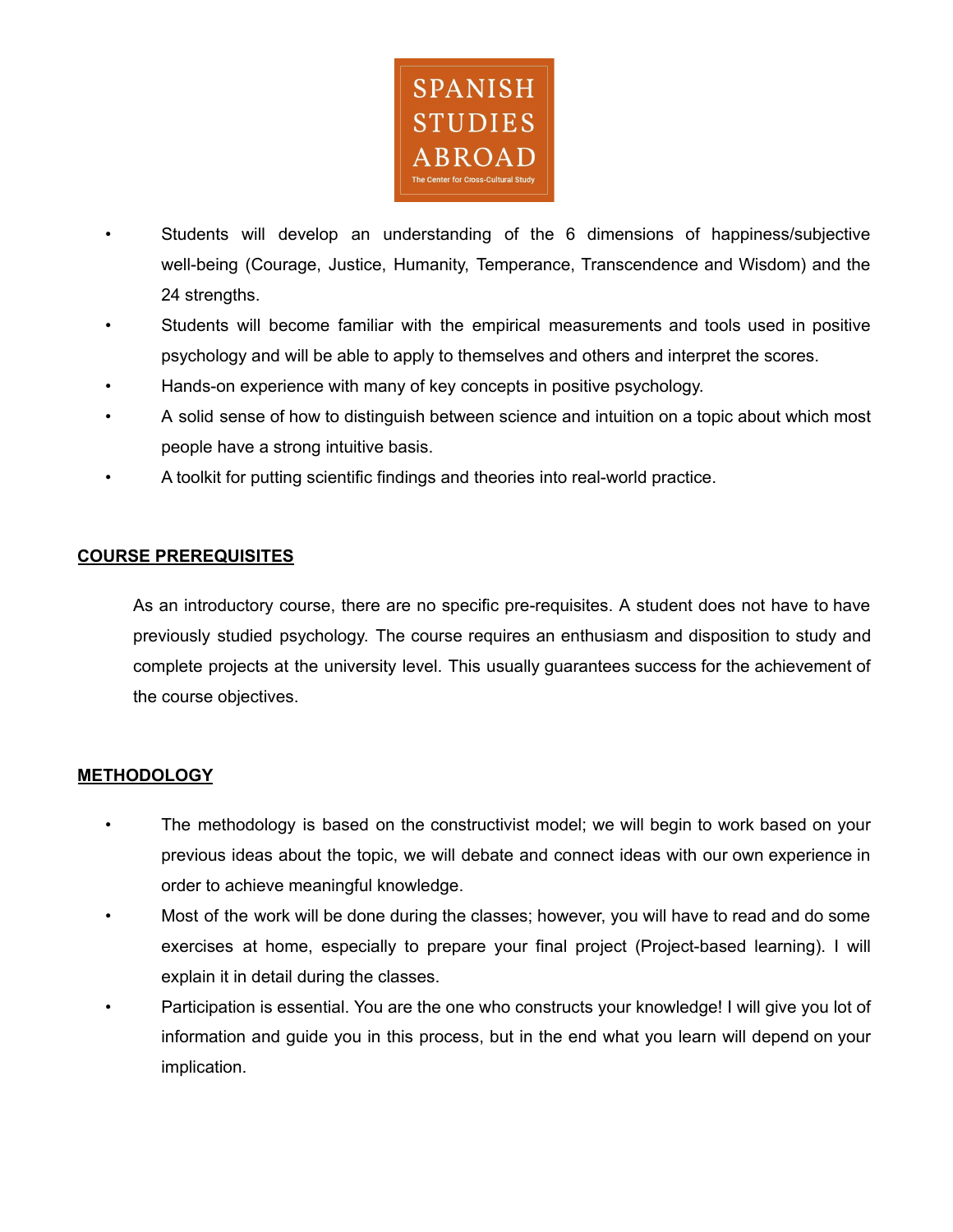

- All the students must prepare an **experiential final project** (for this reason I will try not to set you too much homework). Your final project will be presented in class. You are free to choose the topic and the way to do it, but I will help you. While you are exposing a topic, you are the leader of the class and should keep the attention of the rest of the class. This class-leadership attitude should be a good exercise for your academic and professional development.
- o The ultimate goal is for students to experience the positive psychology construct first hand, self-reflect in a meaningful way, and, as a result, gain insight into the mechanisms and processes of the "good life."
- The presentation comprises three parts:
	- An explanation of the main ideas and concepts of your topic, illustrated with some videos, photos, etc. (20 minutes)
	- An activity in which the rest of the class is involved and has an active participation (it could be a test, an outdoor exercise, etc.. 20 minutes)
	- Final debate and discussion (15 minutes)

## The structure of a typical class would be:

- Students' previous ideas about the topic. What do I know about it?
- Presentation of the topic (using different resources, multisensory ones). What do others know about it?
- Work based on your own experiences. How can I link what others say and what I think?
- Discussion and feedback. What have I learned? What would I like to know more and how?
- Each theme has at the end a series of assessing activities to be completed by the student. These activities must be done before their correction and discussion in class. This is an important part of the class so keep in mind that you would lower your final grade if do not bring the activities by the scheduled day.
- Each theme will be accompanied by a wide range of questionnaires and tests. This will give us the opportunity to deepen our knowledge on each theme and develop a critical thinking.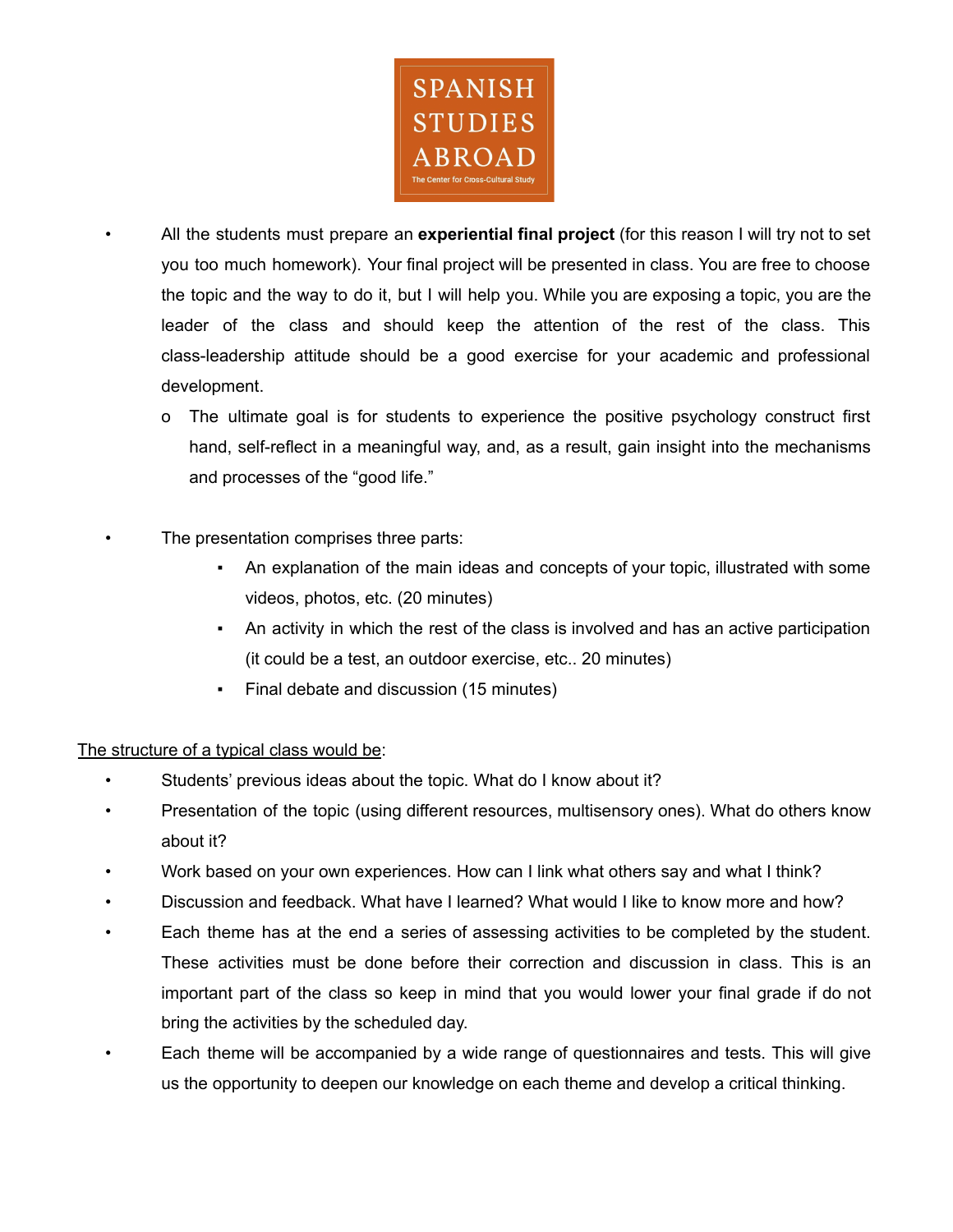

- All the activities should be sent to  $c$  astrilf@stiohns.edu in a doc. file.
- During this course we will watch one or two positive psychology movies, which will help us discuss key points.

# **WEEKLY COURSE OUTLINE**

## **Week 1 The science of Positive Psychology: An Introduction**

Main readings **1**

- *●* Vazquez y Hervas (2008) Modelos Psicológicos del Bienestar. En *Psicología Positiva aplicada* (pp. 7-15). Bilbao: Desclee de Brower.
- *●* Seligman, M.E.P. & Csikszentmihalyi, M. (2000). Positive psychology: An introduction. *American Psychologist, 55 (1), 5-14.*
- *●* Gable, S.L., & Haidt, J. (2005). What (and why) is positive psychology? *Review of General Psychology, 9, 103-110.*

## **Week 2 Universal Virtues? The high Six across History and East and West Cultures**

Main Reading:

● Peterson, C. & Seligman, M. (2004) Character Strengths and Virtues: A Handbook and Classification. New York: Oxford University Press. Pages 33-53.

#### **Week 3 Understanding Emotions I**

Readings

 $1$  Readings can be both in English or Spanish.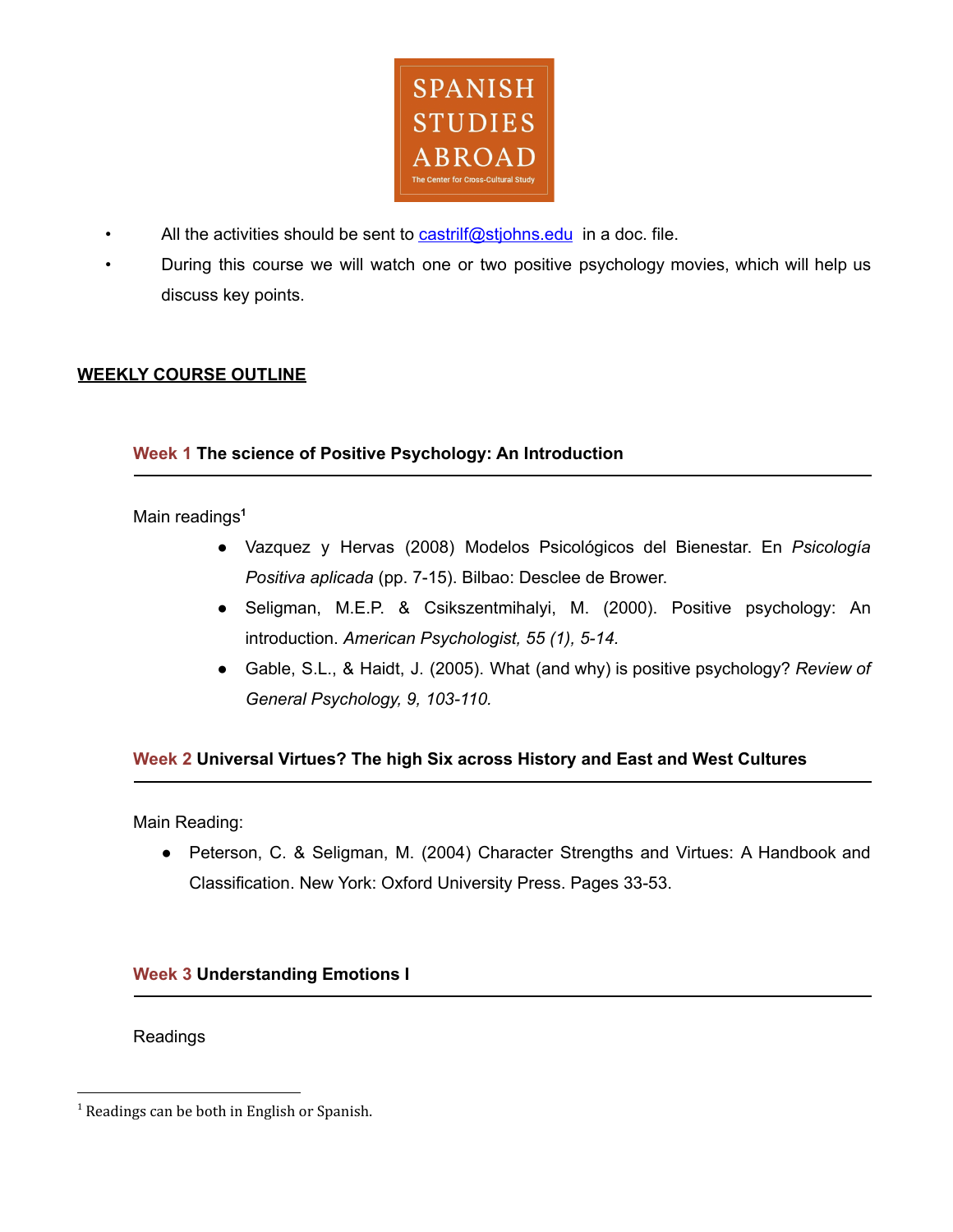

- Doring, S (2012) Razón y Emoción. *Cuadernos Mente y Cerebro.* Pgs. 4-8
- Ayan, S. (2016) Regulación de las emociones *Mente y Cerebro* 26-31.

# **Emotional Intelligence Test**

## **Week 4 Understanding Emotions II**

● Newen,A; Zinck, A. (2012) Somos lo que sentimos. *Cuadernos Mente y Cerebro*. Pgs. 8-14

## **Week 5 Happiness and Subjective Wellbeing**

● Hartmann et al (2003) La búsqueda de la Felicidad. *Mente y Cerebro*. 78-83

#### **Week 6**

**EXAM**

## **Week 7 The Importance of Play**

- Melinda Wener (2011). La Importancia de Jugar. *Mente y Cerebro* 39-45.
- Benveniste, D. (1998). The Importance of Play in Adulthood: An Interview with Joan M. Erikson. Psychoanal. St. Child, 53:51-64.
- [https://www.ted.com/talks/stuart\\_brown\\_says\\_play\\_is\\_more\\_than\\_fun\\_it\\_s\\_vital](https://www.ted.com/talks/stuart_brown_says_play_is_more_than_fun_it_s_vital)
- [https://www.ted.com/talks/isabel\\_behncke\\_evolution\\_s\\_gift\\_of\\_play\\_from\\_bonobo\\_apes\\_t](https://www.ted.com/talks/isabel_behncke_evolution_s_gift_of_play_from_bonobo_apes_to_humans) [o\\_humans](https://www.ted.com/talks/isabel_behncke_evolution_s_gift_of_play_from_bonobo_apes_to_humans)

#### **Week 8 Creativity**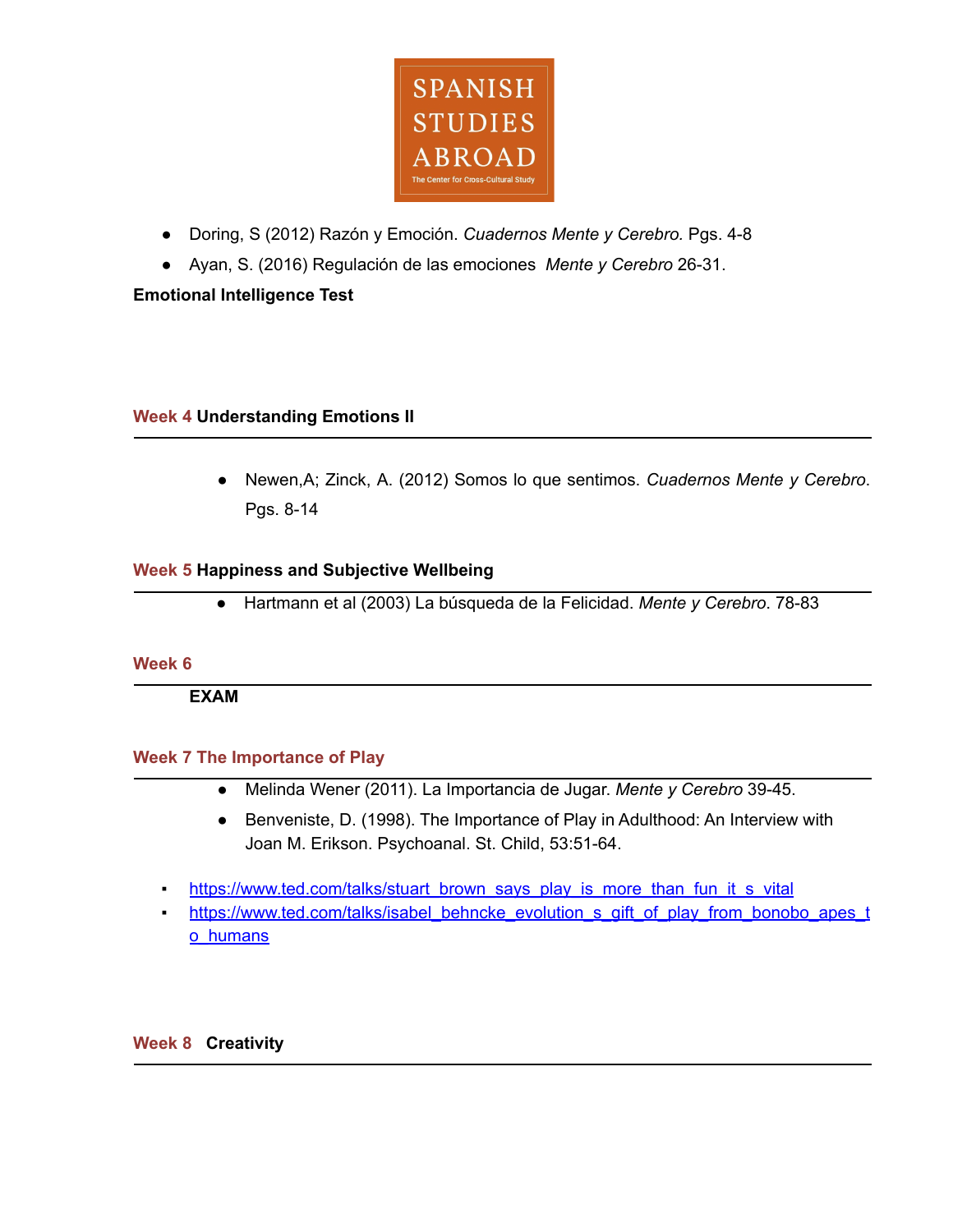

- Zeibig, D. (2015) Estrategias para un pensamiento creativo*. Mente y Cerebro*, 70: 36-41.
- Kraft, U (2005) Pedagogía de la Creatividad, *Mente y Cerebro*, 15: 39-40
- Evolución de la Creatividad, *Mente y Cerebro*, (2013), 63

### **Week 9 Flow and Mindfulness**

- *● Workshop with PILAR ARIZA*
- Ayan, S. (2011) Ejercicio corporal para la mente. *Mente y Cerebro*, 47: 22-31

#### **Week 10 Humor**

- Kraft, U (2004) Investigación sobre el humor, *Mente y Cerebro*, 8: 35-39
- Gielas, A. (2012) Efectos positivos del mal humor. Mente y Cerebro, 57, 26-29.
- Gueguen, N. (2013) Poder curativo de la Risa, *Mente y Cerebro,* 60: 8-13
- Polimeni, J. Reiss, J. (2006) The First Joke: Evolutionary Roots of Humor. *Evolutionary Psychology 4*: 347-366

#### **Week 11 Resilience**

● Gary, S. (2011) Claves de la Resiliencia, *Investigación y Ciencia*, 416. Pags. 33-40.

### **Week 12 Final Project and Exam**

#### **List of videos:**

**[https://ppc.sas.upenn.edu/learn-more/readings-and-videos/video-lectures-leading-scholar](https://ppc.sas.upenn.edu/learn-more/readings-and-videos/video-lectures-leading-scholars) [s](https://ppc.sas.upenn.edu/learn-more/readings-and-videos/video-lectures-leading-scholars)**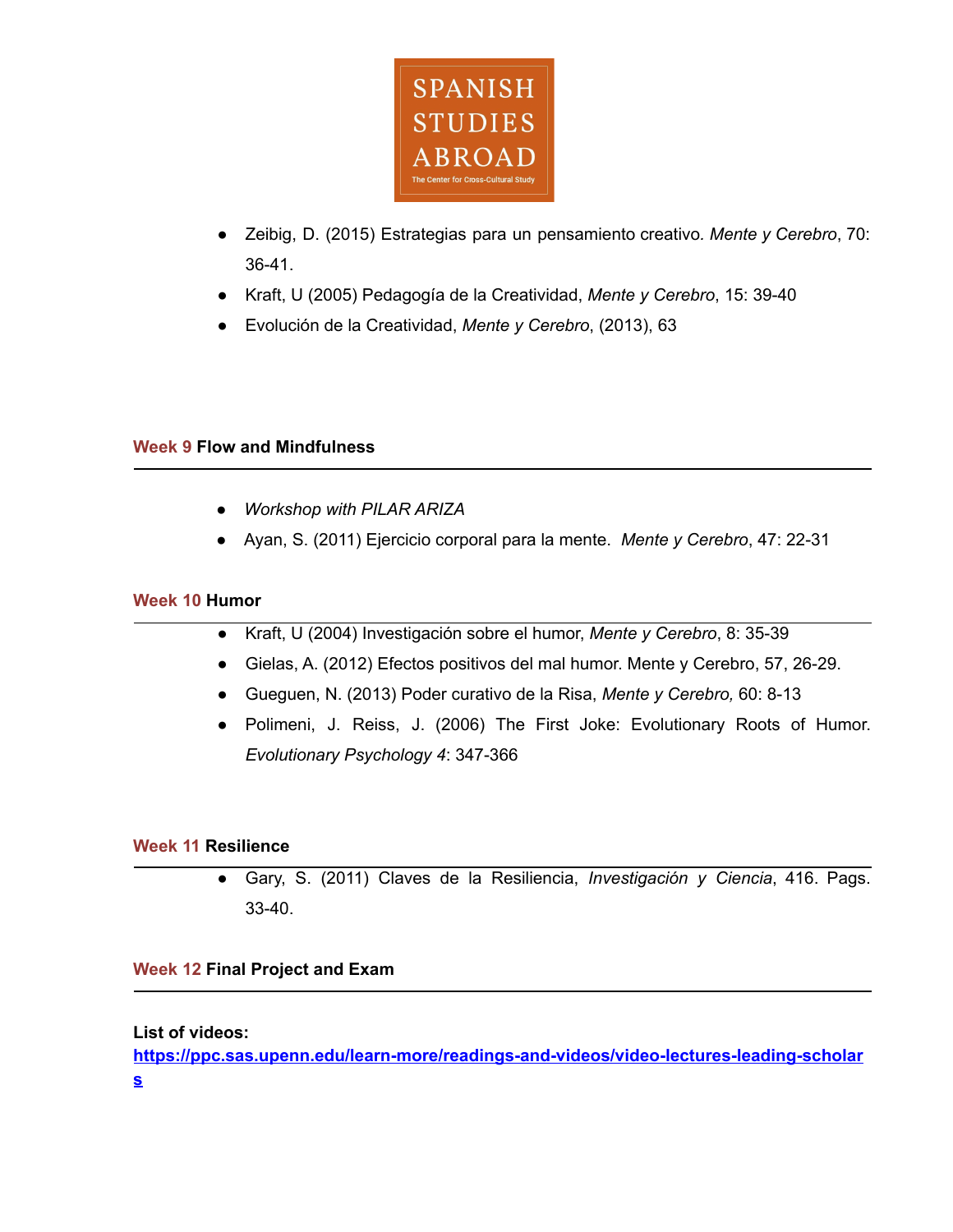

## **Out of Class Activities**

- ✔ **Mindfulness Workshop**
- ✔ **Creatividad Workshop**

We will chose a **film** among *Koyla* (Czech) *Colors of Paradise* (2000- Iranian), *Salam Bombay* (1988-Indian); *Cinema Paradiso* (Italian)

And will **debate** about different conceptualizations of well-being among cultures and societies.

## **ASSESSMENT AND FINAL GRADE**

The evaluation will be in accordance with the policies of CCCS

**CCCS classes are not graded on a curve nor is there extra credit work. The final grade will be based upon the following criteria:**

- The average grade of the **two theoretical examinations** represents **40%** of the final grade.
- The correct completion of all course **activities** represents **25%** of the final grade. Activities turned late, but during the same week, will receive 50% less, and 75% less for those activities more than one week late.
- **Active class participation** will also be factored into the final grade **20**%: asking questions, reflecting, and even questioning the professor's comments can increase the grade! (as well as Spanish level!)
- The **final project 15%.**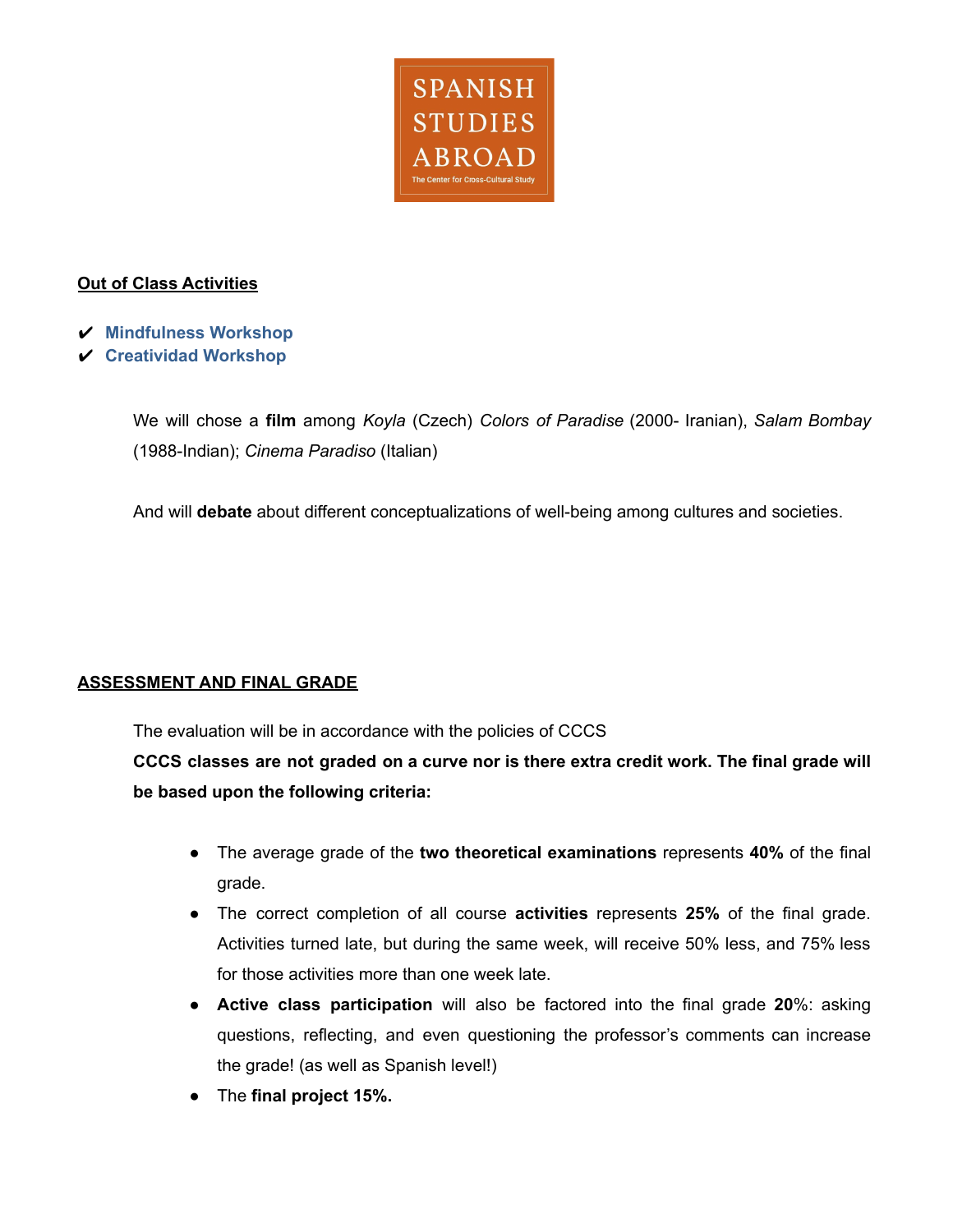

#### **COURSE REQUIREMENTS**

#### **Attendance policy**

Students are not allowed to miss class for unjustified reasons. For each unexcused absence, the participation portion of the grade will be lowered. Hence, it will be very difficult to receive a 10 in the class. Please keep this in mind. If a student misses class twice without a valid excuse (a note from a physician in the event of an illness), then the professor will automatically lower the final grade by 0.5 points (on a 10 point scale) for each class missed thereafter. Students with 6 or more unexcused absences will fail the course. Students should arrive to class on-time. Arriving more than 15 minutes late for a class will count as an unexcused absence. Please note that an excused absence is one that is accompanied by a doctor's note: signed stamped and dated. Travelling and/or travel delays are not considered valid reasons for missing class.

#### **Academic Honesty**

Students are expected to act in accordance with their university and CCCS´s standards of conduct concerning plagiarism and academic dishonesty. Use of online translators for work in Spanish will result in an automatic failure.

**Linguistic Resource Center**